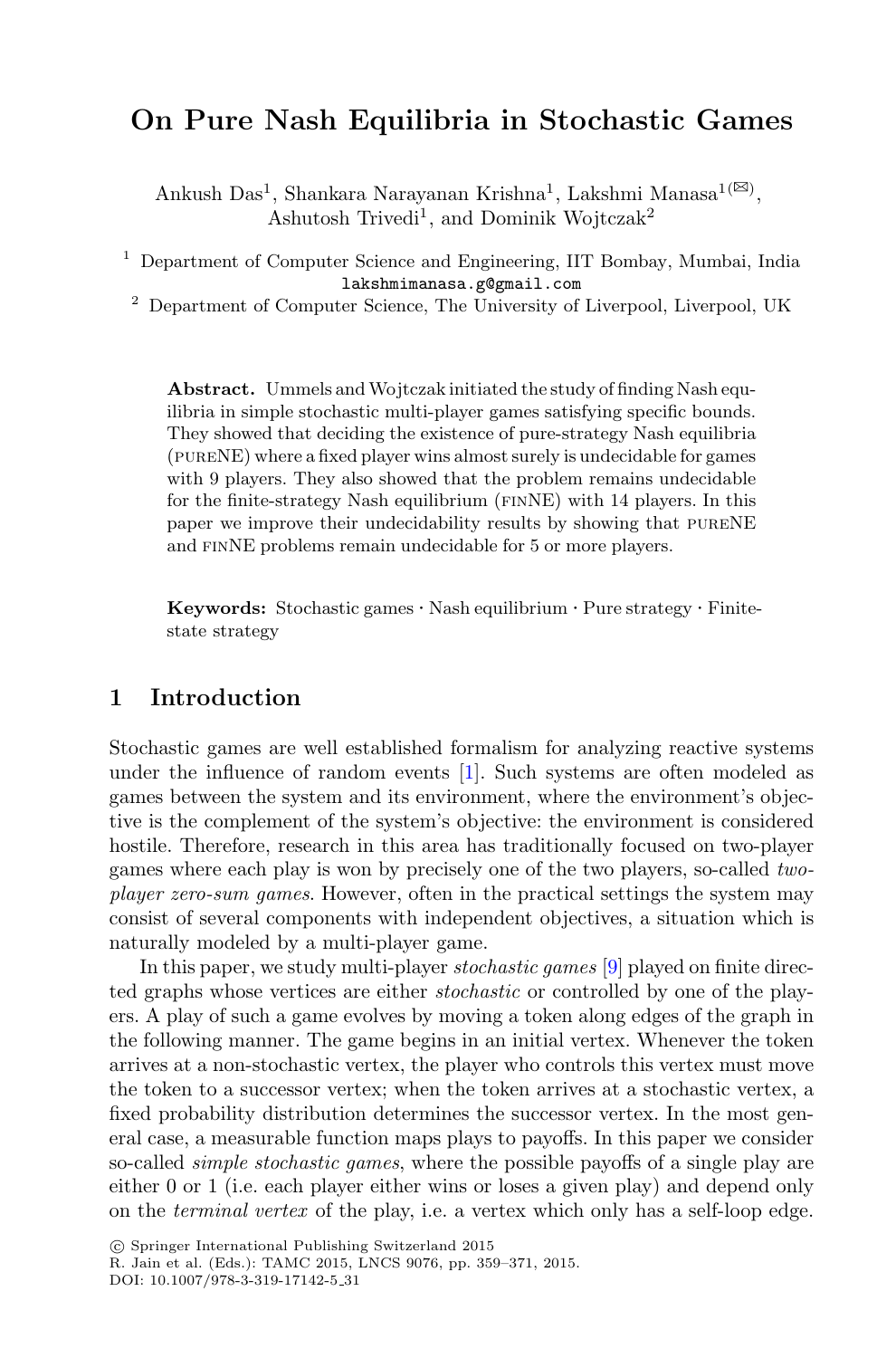However, due to the presence of stochastic vertices, a player's *expected payoff* (i.e. her probability of winning) can be an arbitrary probability.

The most common interpretation of rational behavior in multi-player games is captured by the notion of a *Nash equilibrium* [\[8\]](#page-12-1). In a Nash equilibrium, no player can improve her payoff by unilaterally switching to a different strategy. Chatterjee et al. in [\[3\]](#page-11-1) gave an algorithm for computing a Nash equilibrium in a stochastic multi-player game with  $\omega$ -regular winning conditions. However—as observed by Ummels and Wojtczak [\[11\]](#page-12-2)—the algorithm proposed by Chatterjee et al. may compute an equilibrium where all players lose almost surely, even when there exist other equilibria where all players win almost surely. The equilibrium where all players win almost surely is more *optimal* than the one where all players lose almost surely.

Ummels and Wojtczak [\[11](#page-12-2)] successfully argue that in practice it is desirable to look for an equilibrium where as many players as possible win almost surely or where it is guaranteed that the expected payoff of the equilibrium falls into a certain interval. They studied the so-called NE problem as a decision problem where, given a k-player game G with initial vertex  $v_0$  and two thresholds  $\bar{x}, \bar{y} \in [0, 1]^{k_1}$  $\bar{x}, \bar{y} \in [0, 1]^{k_1}$  $\bar{x}, \bar{y} \in [0, 1]^{k_1}$ , the goal is to decide whether  $(\mathcal{G}, v_0)$  has a Nash equilibrium with expected payoff at least  $\bar{x}$  and at most  $\bar{y}$ . This problem can be considered as a generalization of the *quantitative decision problem* for two-player zero-sum games, which asks whether in such a game player 0 has a strategy that ensures to win the game with a probability that exceeds a given threshold.

There are several variants of the NE problem depending on the type of strategies permitted. On the one hand, strategies may be *randomized* (allowing randomization over actions) or *pure* (not allowing such randomization). On the other hand, one can restrict to strategies that use (unbounded or bounded) finite memory or even to *stationary* ones (strategies that do not use any memory at all). For the quantitative decision problem, this distinction is often not meaningful since in a two-player zero-sum simple stochastic game with  $\omega$ -regular objectives both players have optimal pure strategies with finite memory. Moreover, in many games even positional (i.e. both pure and stationary) strategies suffice for optimality. However, regarding NE this distinction leads to distinct decision problems with completely different computational complexity [\[11](#page-12-2)].

*Contributions.* Ummels and Wojtczak [\[11](#page-12-2)] showed that deciding the existence of pure-strategy Nash equilibria (pureNE) where a fixed player wins almost surely is undecidable for games with 9 players. They also showed that the problem remains undecidable for the finite-strategy Nash equilibrium (finNE) with 13 players. In this paper we further refine their undecidability results by showing that pureNE and finNE problems remain undecidable for 5 or more players.

*Related Work.* Determining the complexity of Nash equilibria has attracted much interest in recent years. In particular, a series of papers culminated in the result that computing a Nash equilibrium of a two-player game in strategic form is complete for the complexity class PPAD  $[4,7]$  $[4,7]$ . More in the spirit of our

<span id="page-1-0"></span><sup>&</sup>lt;sup>1</sup> The *i*th element of vector  $\bar{x}$  corresponds to the payoff of player *i*.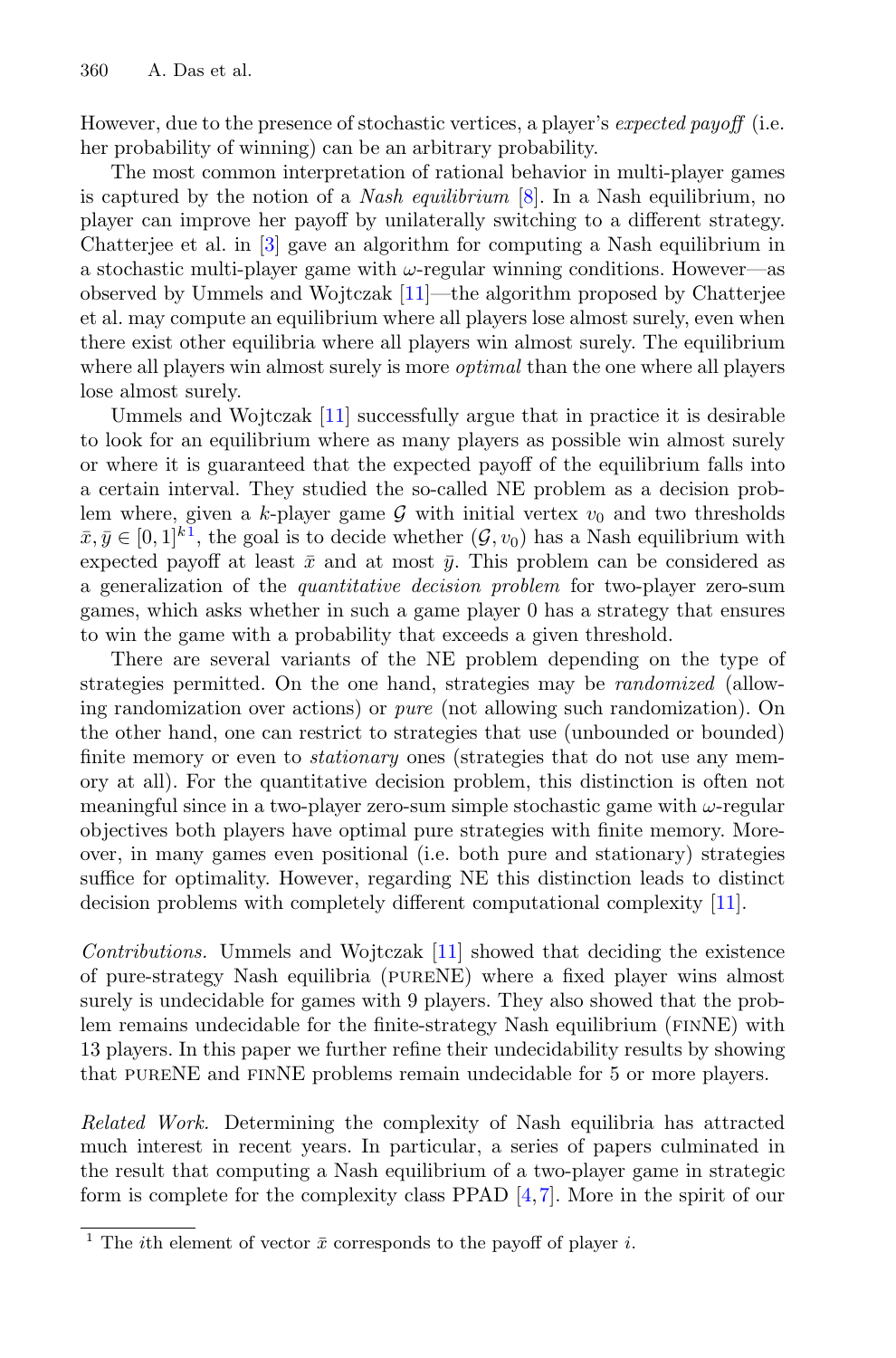work, [\[6\]](#page-11-4) showed that deciding whether there exists a Nash equilibrium in a twoplayer game in strategic form where player  $0$  receives payoff at least  $x$  and related decision problems are all NP-hard. For non-stochastic infinite games, a qualitative version of the NE problem was studied in [\[10](#page-12-3)]. In particular, it was shown that the problem is NP-complete for games with parity winning conditions but in P for games with Büchi winning conditions.

For stochastic games, most results concern the computation of values and optimal strategies in two player case. In the multi-player case, [\[3\]](#page-11-1) showed that the problem of deciding whether a (concurrent) stochastic game with reachability objectives has a Nash equilibrium in positional strategies with payoff at least  $\bar{x}$ is NP-complete.

Ummels and Wojtczak showed in [\[11\]](#page-12-2) that the NE problem is undecidable if we allow either arbitrary randomized strategies or arbitrary pure strategies. In fact, even the following, presumably simpler, problem was showed undecidable: Given a game  $\mathcal{G}$ , decide whether there exists a Nash equilibrium (in pure strategies) where player 0 wins almost surely. Moreover, the problem remains undecidable if one restricts to randomized or pure strategies with finite memory. However, it was also shown there that if one restricts to simpler types of strategies like stationary ones, NE becomes decidable [\[11\]](#page-12-2). In particular, for positional strategies the problem is NP-complete, and for arbitrary stationary strategies it is NP-hard but contained in Pspace. Also, the strictly qualitative fragment of NE is decidable. This fragment arises from NE by restricting the two thresholds to be the same binary payoff. Hence, they were only interested in equilibria where each player either wins or loses almost surely. Formally, the task is to decide, given a k-player game G with initial vertex  $v_0$  and a binary payoff  $\bar{x} \in \{0,1\}^k$ , whether the game has a Nash equilibrium with expected payoff  $\bar{x}$ . It was shown there that for simple stochastic games, this problem is P-complete [\[11\]](#page-12-2).

Ummels and Wojtczak studied, in [\[12](#page-12-4)], the computational complexity of Nash equilibria in concurrent games with limit-average objectives. They showed that the existence of a Nash equilibrium in randomized strategies is undecidable (for at least 14 players), while the existence of a Nash equilibrium in pure strategies is decidable, even if a constraint is put on the payoff of the equilibrium. Their undecidability result holds even for a restricted class of concurrent games, where nonzero rewards occur only on terminal states. Moreover, they showed that the constrained existence problem is undecidable not only for concurrent games but for turn-based games with the same restriction on rewards. They also showed undecidability of the existence of an (unconstrained) Nash equilibrium in concurrent games with terminal-reward payoffs. Finally, Bouyer et al. [\[2](#page-11-5)] showed undecidability of the existence of constrained Nash equilibrium in a very similar model – players do no observe the actions taken but only the state of the game – with only three players and  $0/1$ -rewards (i.e., reachability objectives).

### **2 Simple Stochastic Multi-player Games**

We study multi-player extension of *simple stochastic game* introduced by Condon [\[5\]](#page-11-6) as studied by Ummels and Wojtczak [\[11\]](#page-12-2).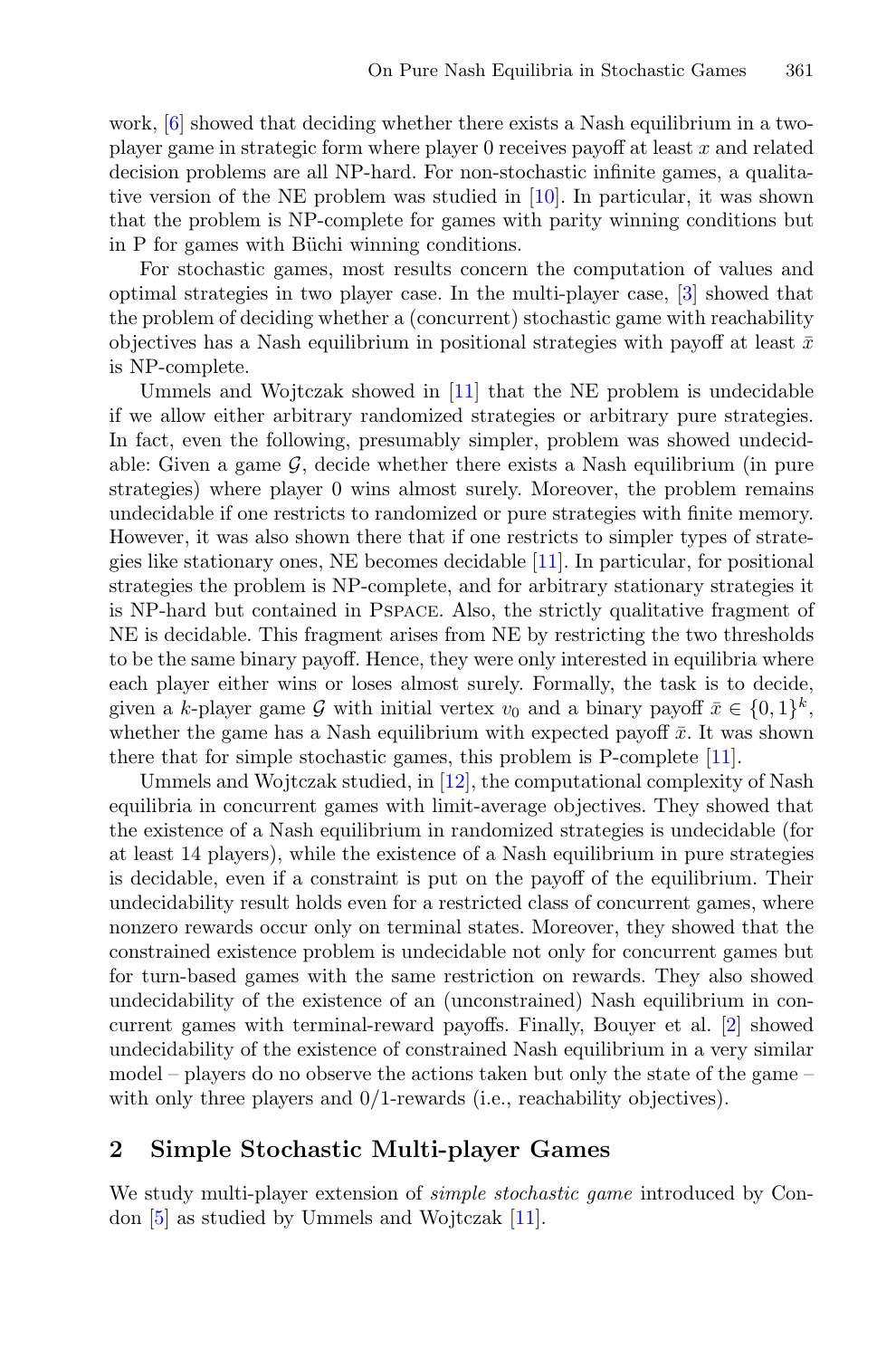**Definition 1 (Simple Stochastic Multi-player Games).** A simple stochastic multi-player game*(SSMG) is a tuple*  $(\Pi, V, (V_i)_{i \in \Pi}, \Delta, (F_i)_{i \in \Pi})$  where:

- $-I = \{0, 1, \ldots, k-1\}$  *is a finite set of* players*;*
- *–* V *is a finite set of* vertices*;*
- *–*  $V_i$  ⊆ V *is the set of vertices controlled by player i such that*  $V_i \cap V_j = ∅$  *for*  $every \ i \neq j \in \Pi;$
- *–* Δ ⊆ V × ([0, 1] ∪ {⊥}) × V *is the* transition relation*, and*
- $-F_i \subseteq V$  *for each*  $i \in \Pi$ .

We say that a vertex  $v \in V$  is *controlled by player* i if  $v \in V_i$ . A vertex  $v \in V$  is called a *stochastic vertex* if  $v \notin \bigcup_{i \in \Pi} V_i$ , that is, v is not contained in any of the sets  $V_i$ . We require that a transition is labeled by a probability iff it originates in a stochastic vertex: If  $(v, p, w) \in \Delta$  then  $p \in [0, 1]$  if v is a stochastic vertex and  $p = \perp$  if  $v \in V_i$  for some  $i \in \Pi$ . Moreover, for each pair of a stochastic vertex  $v$  and an arbitrary vertex  $w$ , we require that there exists precisely one  $p \in [0, 1]$  such that  $(v, p, w) \in \Delta$ . As usual, for computational purposes we require that all these probabilities are rational.

For a given vertex  $v \in V$ , the set of all  $w \in V$  such that there exists  $p \in V$  $(0,1] \cup \{\perp\}$  with  $(v, p, w) \in \Delta$  is denoted by  $v\Delta$ . For technical reasons, it is required that  $v\Delta \neq \emptyset$  for all  $v \in V$ . Moreover, for each stochastic vertex v, the outgoing probabilities must sum up to 1:  $\sum_{(p,w):(v,p,w)\in\Delta} p = 1$ . Finally, it is required that each vertex v that lies in one of the sets  $F_i$  is a *terminal (sink) vertex*:  $v\Delta = \{v\}$ . So if F is the set of all terminal vertices, then  $F_i \subseteq F$  for each  $i \in \Pi$ .

A *(mixed)* strategy of player i in G is a mapping  $\sigma : V^*V_i \to \mathcal{D}(V)$  assigning to each possible *history*  $xv \in V^*V_i$  of vertices ending in a vertex controlled by player i a (discrete) probability distribution over V such that  $\sigma(xv)(w) > 0$  only if  $(v, \perp, w) \in \Delta$ . Instead of  $\sigma(xv)(w)$ , we usually write  $\sigma(w \mid xv)$ . A *(mixed) strategy profile of* G is a tuple  $\bar{\sigma} = (\sigma_i)_{i \in \Pi}$  where  $\sigma_i$  is a strategy of player i in G. Given a strategy profile  $\bar{\sigma} = (\sigma_j)_{j \in \Pi}$  and a strategy  $\tau$  of player i, we denote by  $(\bar{\sigma}_{-i}, \tau)$  the strategy profile resulting from  $\bar{\sigma}$  by replacing  $\sigma_i$  with  $\tau$ .

A strategy  $\sigma$  of player i is called *pure* if for each  $xv \in V^*V_i$  there exists  $w \in v\Delta$  with  $\sigma(w \mid xv) = 1$ . Note that a pure strategy of player i can be identified with a function  $\sigma : V^*V_i \to V$ . A strategy profile  $\bar{\sigma} = (\sigma_i)_{i \in \Pi}$  is called *pure* if each  $\sigma_i$  is pure. More generally, a pure strategy  $\sigma$  is called *finite-state* if it can be implemented by a finite automaton with output or, equivalently, if the equivalence relation  $\sim \subseteq V^* \times V^*$  defined by  $x \sim y$  if  $\sigma(xz) = \sigma(yz)$  for all  $z \in V^*V_i$  has only finitely many equivalence classes. In general, this definition is applicable to mixed strategies as well, but here, we identify finite-state strategies with pure finite-state strategies. Finally, a *finite-state strategy profile* is a profile consisting of finite-state strategies only.

It is sometimes convenient to designate an initial vertex  $v_0 \in V$  of the game. We call the tuple  $(\mathcal{G}, v_0)$  an *initialized SSMG*. A strategy (strategy profile) of  $(\mathcal{G}, v_0)$  is just a strategy (strategy profile) of  $\mathcal{G}$ . In the following, we will use the abbreviation SSMG also for initialized SSMGs. It should always be clear from the context if the game is initialized or not.

When drawing an SSMG as a graph, we continue to use the conventions of  $[11]$ . The initial vertex is marked by an incoming edge that has no source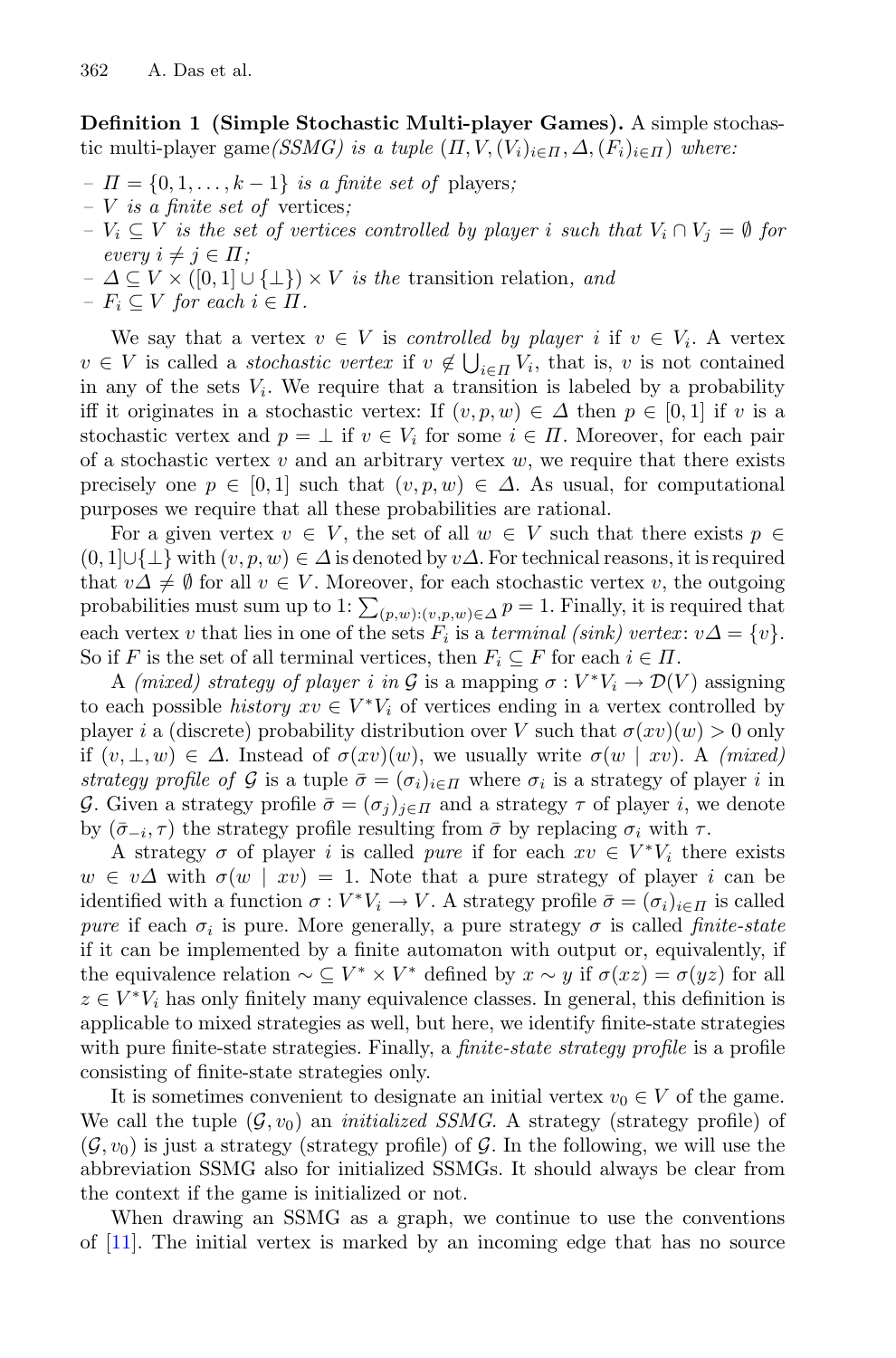vertex. Vertices that are controlled by a player are depicted as circles, where the player who controls a vertex is given by the label next to it. Stochastic vertices are depicted as diamonds, where the transition probabilities are given by the labels on its outgoing edges. Finally, terminal vertices are generally represented by their associated payoff vector. In fact, we allow arbitrary vectors of rational probabilities as payoffs. This does not increase the power of the model since such a payoff vector can easily be realized by an SSMG consisting of stochastic and terminal vertices only.

Given an SSMG  $(\mathcal{G}, v_0)$  and a strategy profile  $\bar{\sigma} = (\sigma_i)_{i \in \Pi}$ , the *conditional probability of*  $w \in V$  *given the history*  $xv \in V^*V$  is the number  $\sigma_i(w \mid xv)$  if  $v \in V_i$  and the unique  $p \in [0, 1]$  such that  $(v, p, w) \in \Delta$  if v is a stochastic vertex. We abuse notation and denote this probability by  $\bar{\sigma}(w \mid xv)$ . The probabilities  $\bar{\sigma}(w \mid xv)$  induce a probability measure on the space  $V^{\omega}$  in the following way: The probability of a basic open set  $v_1 \dots v_k \cdot V^\omega$  is 0 if  $v_1 \neq v_0$  and the product of the probabilities  $\bar{\sigma}(v_j \mid v_1 \ldots v_{j-1})$  for  $j = 2, \ldots, k$  otherwise. It is a classical result of measure theory that this extends to a unique probability measure assigning a probability to every Borel subset of  $V^{\omega}$ , which we denote by  $\Pr_{v_0}^{\bar{\sigma}}$ . For a set  $U \subseteq V$ , let  $\text{Reach}(U) := V^* \cdot U \cdot V^\omega$ .

Given a strategy profile  $\bar{\sigma}$ , a strategy  $\tau$  of player i is called a *best response to*  $\bar{\sigma}$  if  $\tau$  maximizes the expected payoff of player i, i.e. for all strategies  $\tau'$  of player i we have that  $\Pr_{v_{0}^{(n)}}^{(\bar{\sigma}_{-i},\tau)}(\text{Reach}(F_i)) \leq \Pr_{v_{0}^{(n)}}^{(\bar{\sigma}_{-i},\tau)}(\text{Reach}(F_i)).$  A Nash equilibrium is a strategy profile  $\bar{\sigma} = (\sigma_i)_{i \in \Pi}$  such that each  $\sigma_i$  is a best response to  $\bar{\sigma}$ . Hence, in a Nash equilibrium no player can improve her payoff by (unilaterally) switching to a different strategy. In this paper we study the following decision problem.

**Definition 2 (Decision Problem NE).** *Given an initialized simple stochastic multi-player game*  $(\mathcal{G}, v_0)$  *and two thresholds*  $\bar{x}, \bar{y} \in [0, 1]^{\Pi}$ , *decide whether there exists a Nash equilibrium with payoff*  $\geq \bar{x}$  *and*  $\leq \bar{y}$ *.* 

As usual, for computational purposes we assume that the thresholds  $\bar{x}$  and  $\bar{y}$ are vectors of rational numbers. The threshold-free variant of the above problem which omits the thresholds just asks about a Nash equilibrium where some distinguished player, say player 0, wins almost surely.

<span id="page-4-0"></span>The following is the key result of this paper.

**Theorem 1.** *The existence of a pure-strategy-Nash equilibrium SSMG where player 0 wins almost surely is undecidable for games with 5 or more players.*

### **3 Improved Undecidability Result**

In this section we construct an SSMG  $G$  for which we show the undecidability of the existence of pure-strategy Nash equilibria of  $(\mathcal{G}, v_0)$  where player 0 wins almost surely, whenever  $\mathcal G$  has 5 or more players. We then explain how this proof can be adapted to show undecidability of

– finite-strategy Nash equilibrium where player 0 wins almost surely whenever  $\mathcal G$  has 5 or more players.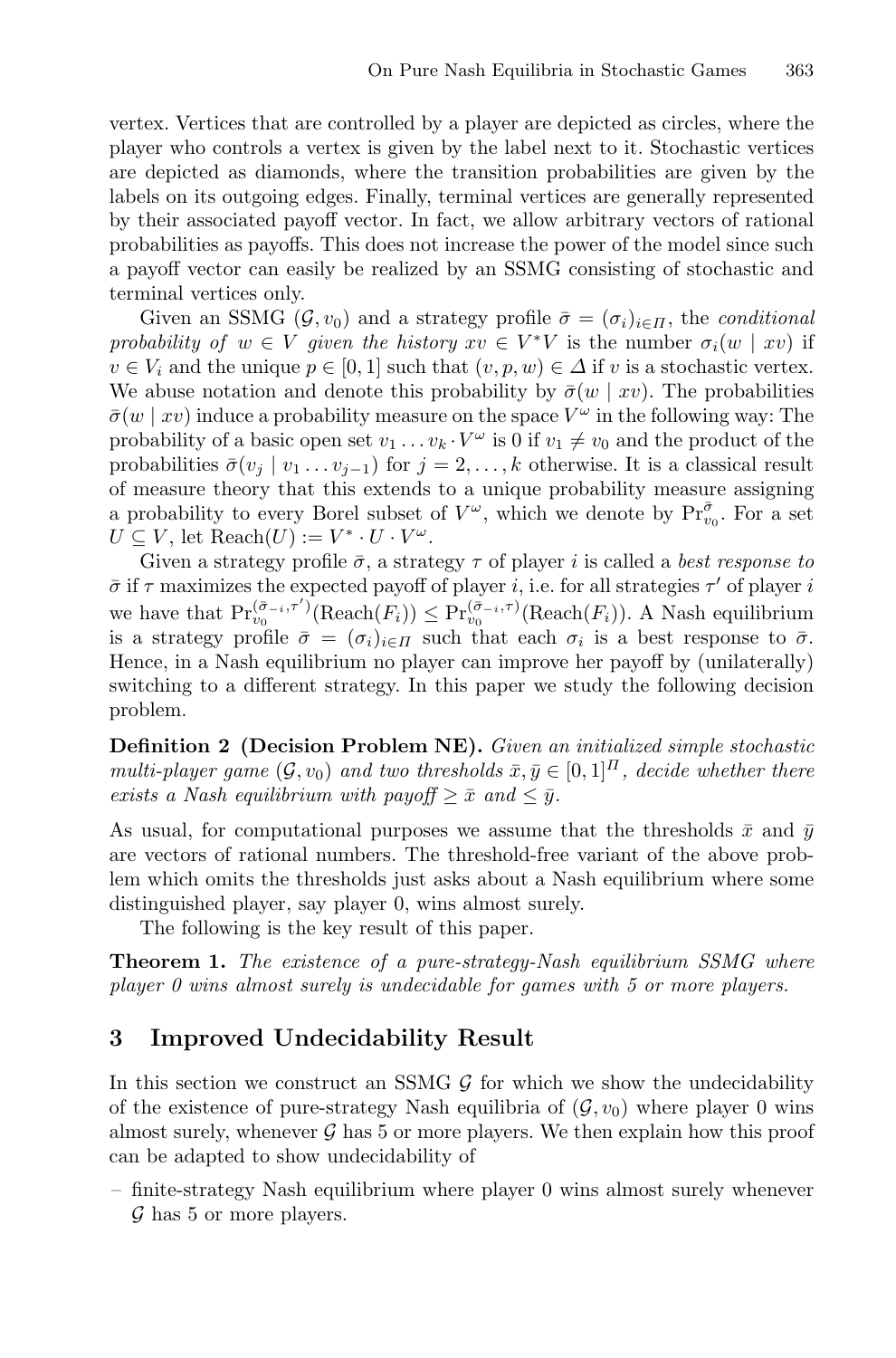#### $3.1$ **3.1 Pure-Strategy Equilibria**

In this section, we show that the problem PURENE is undecidable by exhibiting a reduction from an undecidable problem about *two-counter machines*. Our construction is inspired by a construction used in [\[11](#page-12-2)]. A two-counter machine M is given by a list of instructions  $\iota_1,\ldots,\iota_m$  where each instruction is one of the following:

- "inc(j); goto k" (increment counter j by 1 and go to instruction k);
- "zero(j)? goto k:  $\text{dec}(j)$ ; goto l" (if the value of counter j is zero, go to instruction k; otherwise, decrement counter j by one and go to instruction  $l$ ; – "halt" (stop the computation).

Here j ranges over 1, 2 (the two counters), and  $k \neq l$  range over  $1,\ldots,m$ . A configuration of M is a triple  $C = (i, c_1, c_2) \in \{1, \ldots, m\} \times \mathbb{N} \times \mathbb{N}$ , where i denotes the number of the current instruction and  $c_i$  denotes the current value of counter j. A configuration  $C'$  is the *successor* of configuration  $C$ , denoted by  $C \vdash C'$ , if it results from C by executing instruction  $\iota_i$ ; a configuration  $C = (i, c_1, c_2)$  with  $\iota_i =$  "halt" has no successor configuration. Finally, the *computation of* M is the unique maximal sequence  $\rho = \rho(0)\rho(1) \dots$  such that  $\rho(0) \vdash \rho(1) \vdash \ldots$  and  $\rho(0) = (1, 0, 0)$  (the *initial configuration*). Note that  $\rho$  is either infinite, or it ends in a configuration  $C = (i, c_1, c_2)$  such that  $\iota_i =$  "halt".

The *halting problem* is to decide, given a machine  $M$ , whether the computation of  $M$  is finite. It is well-known that two-counter machines are Turing powerful, which makes the halting problem and its dual, the *non-halting problem*, undecidable.

In order to prove Theorem [1,](#page-4-0) we show that one can compute from a twocounter machine M an SSMG  $(G, v_0)$  with five players such that the computation of M is infinite iff  $(G, v_0)$  has a pure Nash equilibrium where player 0 wins almost surely. This establishes a reduction from the non-halting problem to PURENE.

The game G is played by player 0 and four other players  $A^t$  and  $B^t$ , indexed by  $t \in \{0, 1\}$ . Let  $\Gamma = \{\text{init}, \text{inc}(j), \text{dec}(j), \text{zero}(j) : j = 1, 2\}$ , and let  $q_1 = 2$ ,  $q_2 = 3$ be two primes. If M has instructions  $i_1, \ldots, i_m$ , then for each  $i \in \{1, \ldots, m\}$ , each  $\gamma \in \Gamma$ , each  $j \in \{1,2\}$  and each  $t \in \{0,1\}$ , the game G contains the gadgets  $S_{i,\gamma}^t$ ,  $I_{i,\gamma}^t$  and  $C_{j,\gamma}^t$ , which are depicted in Fig. [1.](#page-6-0) In the figure, squares represent terminal vertices (the edge leading from a terminal vertex to itself being implicit), and the labeling indicates which players win at the respective vertex. Moreover, the dashed edge inside  $C_{j,\gamma}^t$  is present iff  $\gamma \notin \{\text{init}, \text{zero}(j)\}.$ The initial vertex  $v_0$  of G is the black vertex inside the gadget  $S_{1, \text{init}}^0$ .

For any pure strategy profile  $\bar{\sigma}$  of G where player 0 wins almost surely, let  $x_0v_0 \prec x_1v_1 \prec x_2v_2 \prec \ldots$   $(x_i \in V^*, v \in V, x_0 = \epsilon)$  be the (unique) sequence of all consecutive histories such that, for each  $n \in \mathbb{N}$ ,  $v_n$  is a black vertex and  $\Pr_{v_0}^{\bar{\sigma}}(x_n v_n \cdot V^{\omega}) > 0$ . Additionally, let  $\gamma_0, \gamma_1, \dots$  be the corresponding sequence of instructions, i.e.  $\gamma_n = \gamma$  for the unique instruction  $\gamma$  such that  $v_n$  lies in one of the gadgets  $S_{i,\gamma}^t$  (where  $t = n \mod 2$ ). For each  $j \in \{1,2\}$  and  $n \in \mathbb{N}$ , we define two conditional probabilities  $a_n$  and  $p_n$  as follows:

$$
a_n := \Pr_{v_0}^{\overline{\sigma}}(\text{Reach}(F_{A^n \mod 2}) \mid x_n v_n \cdot V^{\omega}) \text{ and}
$$
  
\n
$$
p_n := \Pr_{v_0}^{\overline{\sigma}}(\text{Reach}(F_{A^n \mod 2}) \mid x_n v_n \cdot V^{\omega} \setminus x_{n+2} v_{n+2} \cdot V^{\omega}).
$$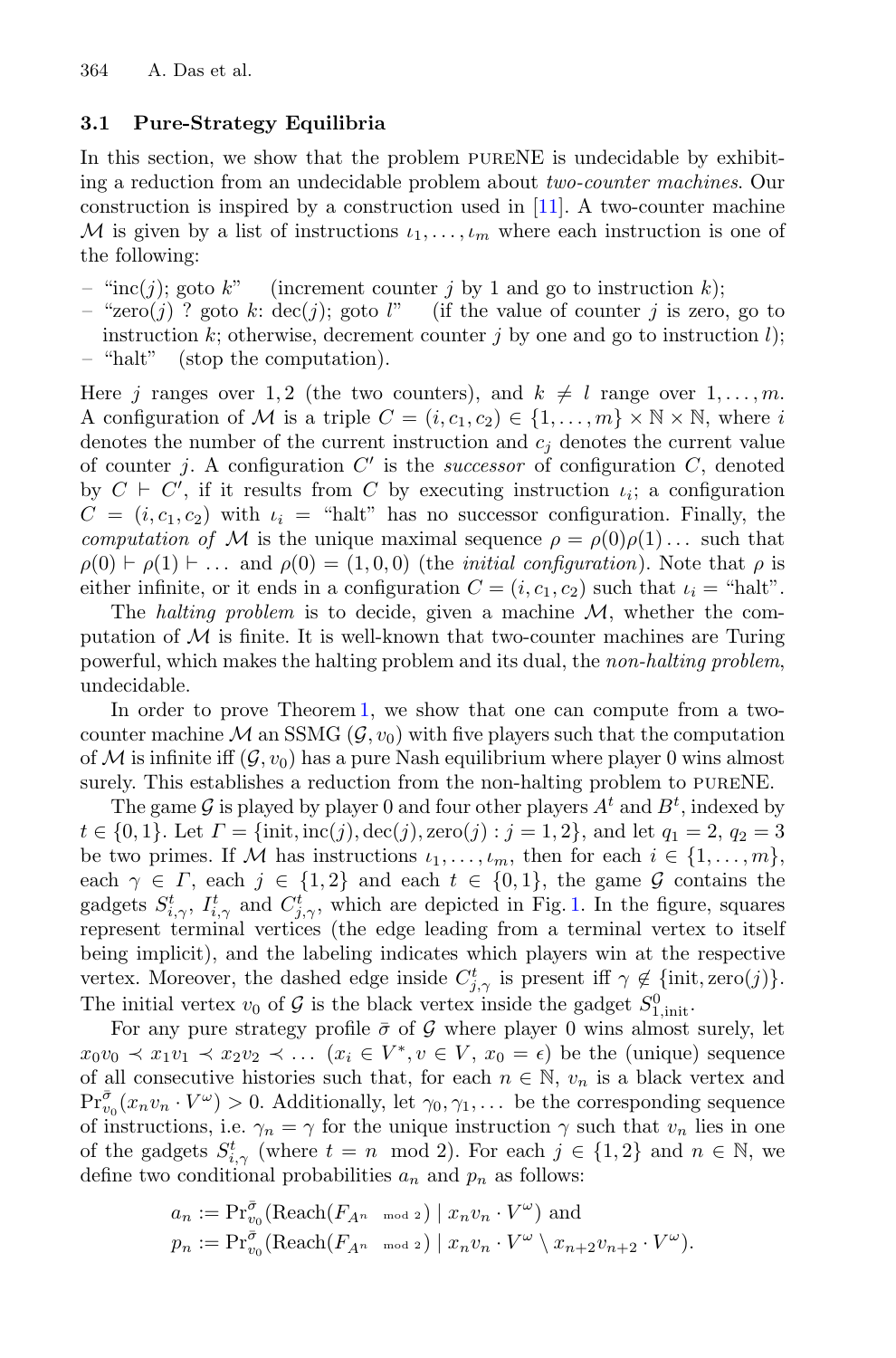Finally, for each  $j \in \{1,2\}$  and  $n \in \mathbb{N}$ , we define an ordinal number  $c_j^n \leq \omega$ as follows: After the history  $x_n v_n$ , with probability  $\frac{1}{4}$  the play proceeds to the vertex controlled by player 0 in the counter gadget  $C^t_{j,\gamma_n}$  (where  $t = n \mod 2$ ). The number  $c_j^n$  is defined to be the maximal number of subsequent visits to the grey vertex inside this gadget (where  $c_j^n = \omega$  if, on one path, the grey vertex



<span id="page-6-0"></span>**Fig. 1.** Simulating a two-counter machine.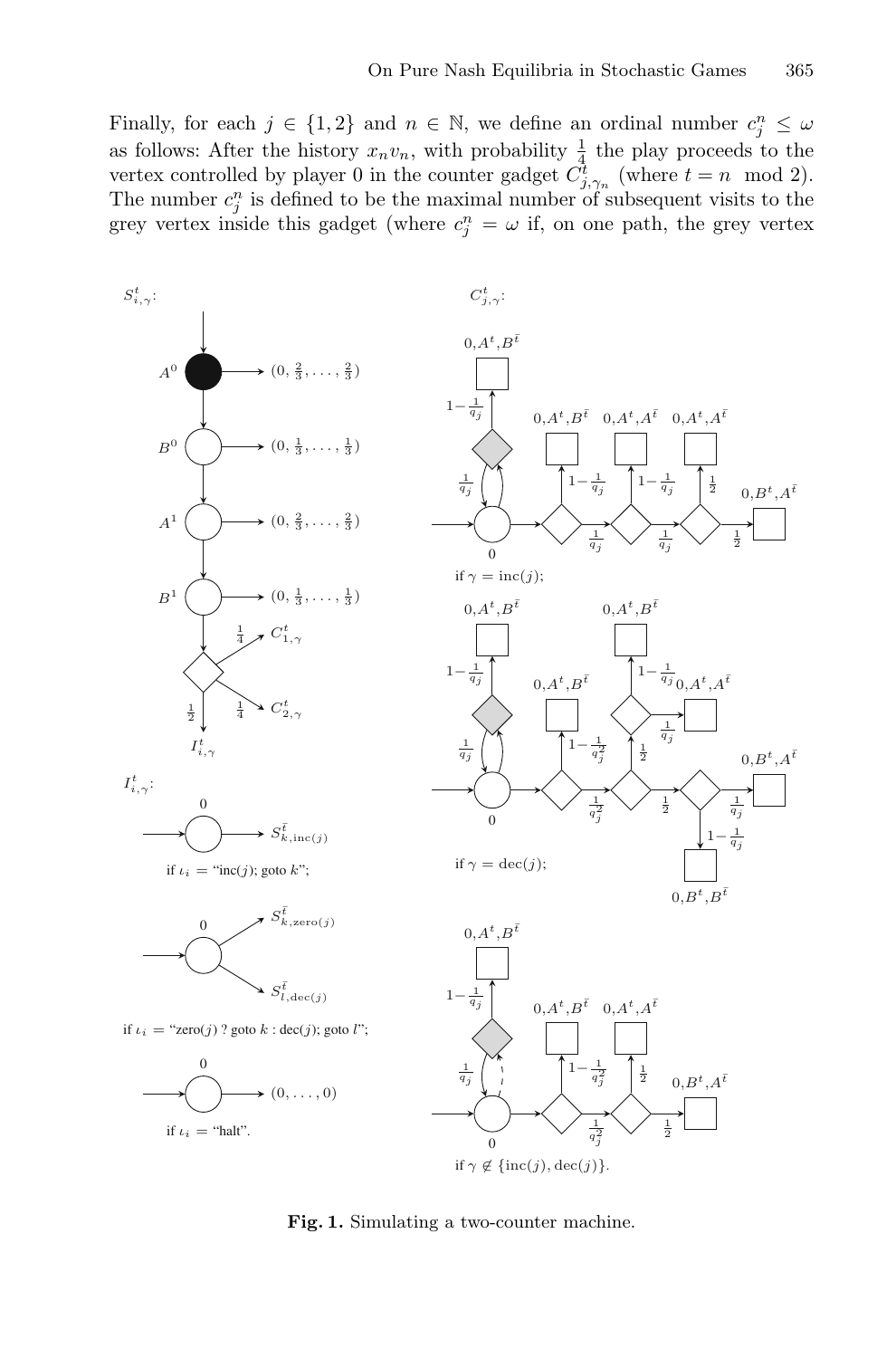<span id="page-7-0"></span>is visited infinitely often). Note that, by the construction of  $C_{j,\gamma}^t$ , it holds that  $c_j^n = 0$  if  $\gamma_n = \text{zero}(j)$  or  $\gamma_n = \text{init.}$ 

**Lemma 1.** Let  $\bar{\sigma}$  be a pure strategy profile of  $(\mathcal{G}, v_0)$  where player 0 wins almost  $surely.$  Then  $\bar{\sigma}$  *is a Nash equilibrium if and only if the following equation holds.* 

<span id="page-7-1"></span>
$$
c_j^{n+1} = \begin{cases} 1 + c_j^n & if \ \gamma_{n+1} = \text{inc}(j), \\ c_j^n - 1 & if \ \gamma_{n+1} = \text{dec}(j), \\ c_j^n = 0 & if \ \gamma_{n+1} = \text{zero}(j), \\ c_j^n & otherwise \end{cases} \tag{1}
$$

*for all*  $j \in \{1, 2\}$  *and*  $n \in \mathbb{N}$ *.* 

Here  $+$  and  $-$  denote the usual addition and subtraction of ordinal numbers respectively (satisfying  $1 + \omega = \omega - 1 = \omega$  $1 + \omega = \omega - 1 = \omega$ ). The proof of Lemma 1 goes through several claims. In the following, let  $\bar{\sigma}$  be a pure strategy profile of  $(\mathcal{G}, v_0)$  where player 0 wins almost surely. The first claim gives a necessary and sufficient condition on the probabilities  $a_n$  for  $\bar{\sigma}$  to be a Nash equilibrium.

## <span id="page-7-2"></span>**Proposition 1.** *The profile*  $\bar{\sigma}$  *is a Nash equilibrium iff*  $a_n = \frac{2}{3}$  *for all*  $n \in \mathbb{N}$ *.*

*Proof.* ( $\Rightarrow$ ) Assume that  $\bar{\sigma}$  is a Nash equilibrium. Clearly, this implies that  $a_n \geq$  $\frac{2}{3}$  for all  $n \in \mathbb{N}$  since otherwise some player  $A^t$  could improve her payoff by leaving one of the gadgets  $S_{i,\gamma}^t$ . Let  $b_n := \Pr_{v_0}^{\bar{\sigma}}(\text{Reach}(F_{B^{n \mod 2}}) \mid x_n v_n \cdot V^{\omega})$ . We have  $b_n \geq \frac{1}{3}$  for all  $n \in \mathbb{N}$  since otherwise some player  $B^t$  could improve her payoff by leaving one of the gadgets  $S_{i,\gamma}^t$ . Note that at every terminal vertex of the counter gadgets  $C_{j,\gamma}^t$  and  $C_{j,\gamma}^{\bar{t}}$  either player  $A^t$  or player  $B^t$  wins. The conditional probability that, given the history  $x_n v_n$ , we reach either of those gadgets is  $\sum_{k\in\mathbb{Z}}(\frac{1}{2})^k\cdot\frac{1}{2}=1$  for all  $n\in\mathbb{N}$ , so we have  $a_n=1-b_n$  for all  $n\in\mathbb{N}$ . Since  $b_n \geq \frac{1}{3}$ , we arrive at  $a_n \leq 1 - \frac{1}{3} = \frac{2}{3}$ , which proves the claim.

(∈) Assume that  $a_n = \frac{2}{3}$  for all  $n \in \mathbb{N}$ . Clearly, this implies that none of the players  $A<sup>t</sup>$  can improve her payoff. To show that none of the players  $B<sup>t</sup>$  can improve her payoff, it suffices to show that  $b_n \geq \frac{1}{3}$  for all  $n \in \mathbb{N}$ . But with the same argumentation as above, we have  $b_n = 1 - a_n$  and thus  $b_n = \frac{1}{3}$  for all  $n \in \mathbb{N}$ , which proves the claim.

<span id="page-7-3"></span>The second claim relates the probabilities  $a_n$  and  $p_n$ .

# **Proposition 2.**  $a_n = \frac{2}{3}$  *for all*  $n \in \mathbb{N}$  *if and only if*  $p_n = \frac{1}{2}$  *for all*  $n \in \mathbb{N}$ *.*

*Proof.*  $(\Rightarrow)$  Assume that  $a_n = \frac{2}{3}$  for all  $n \in \mathbb{N}$ . We have  $a_n = p_n + \frac{1}{4} \cdot a_{n+2}$  and therefore  $\frac{2}{3} = p_n + \frac{1}{6}$  for all  $n \in \mathbb{N}$ . Hence,  $p_n = \frac{1}{2}$  for all  $n \in \mathbb{N}$ .

(  $\Leftarrow$ ) Assume that  $p_n = \frac{1}{2}$  for all  $n \in \mathbb{N}$ . Since  $a_n = p_n + \frac{1}{4} \cdot a_{n+2}$  for all  $n \in \mathbb{N}$ , the numbers  $a_n$  must satisfy the following recurrence:  $a_{n+2} = 4a_n - 2$ . Since all the numbers  $a_n$  are probabilities, we have  $0 \le a_n \le 1$  for all  $n \in \mathbb{N}$ . It is easy to see that the only values for  $a_0$  and  $a_1$  such that  $0 \le a_n \le 1$  for all  $n \in \mathbb{N}$  are  $a_0 = a_1 = \frac{2}{5}$ . But this implies that  $a_n = \frac{2}{5}$  for all  $n \in \mathbb{N}$ .  $a_0 = a_1 = \frac{2}{3}$ . But this implies that  $a_n = \frac{2}{3}$  for all  $n \in \mathbb{N}$ .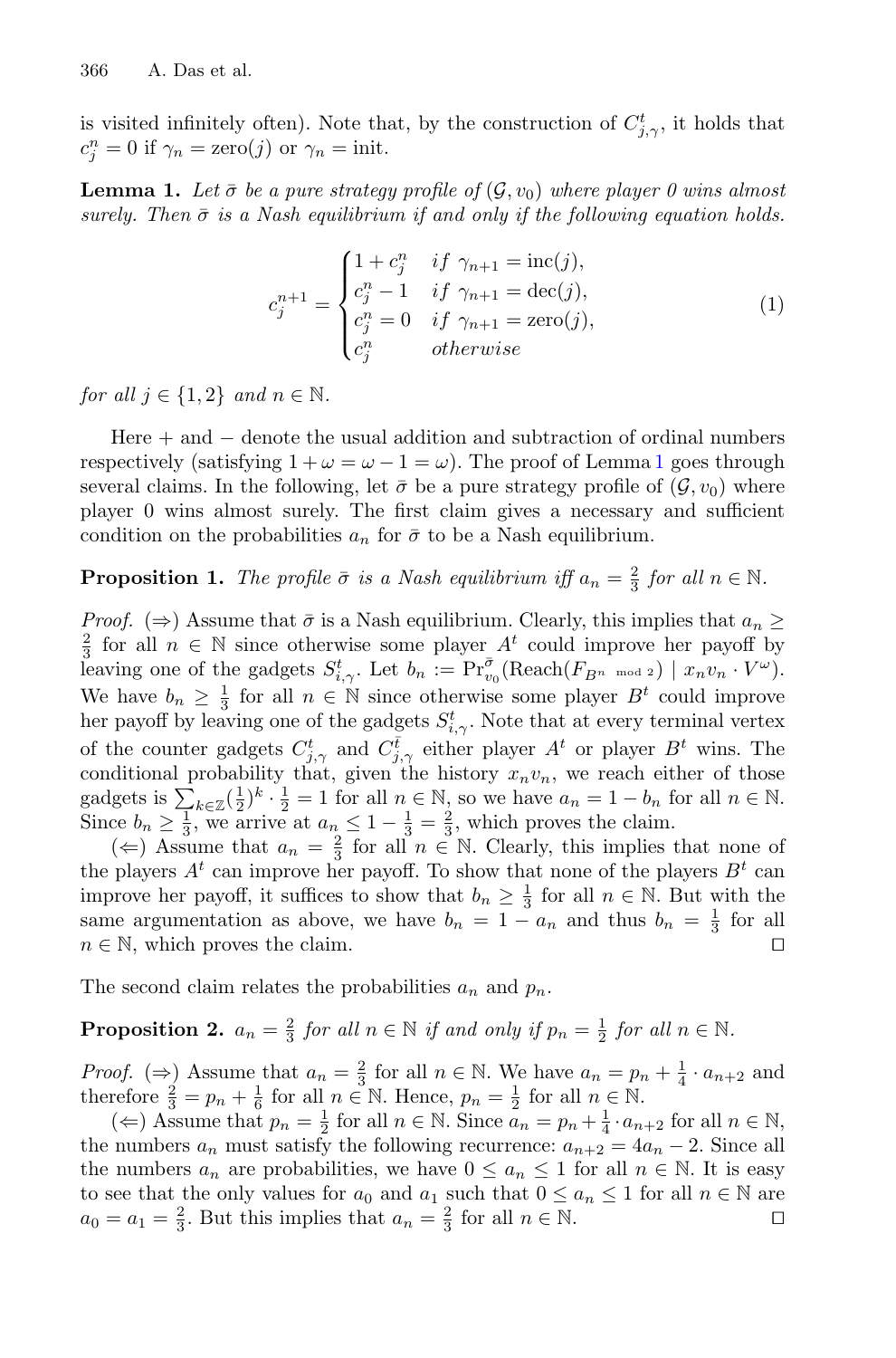Finally, the last claim relates the numbers  $p_n$  to Eq. [\(1\)](#page-7-1).

## <span id="page-8-0"></span>**Proposition 3.**  $p_n = \frac{1}{2}$  *for all*  $n \in \mathbb{N}$  *if and only if Eq. [\(1\)](#page-7-1) holds for all*  $n \in \mathbb{N}$ *.*

*Proof.* Let  $n \in \mathbb{N}$ , and let  $t = n \mod 2$ . The probability  $p_n$  can be expressed as the sum of the probability that the play reaches a terminal vertex that is winning for player  $A^t$  inside  $C^t_{j,\gamma_n}$  (this probability is denoted as  $\alpha^j_n$ ) and the probability that the play reaches a terminal vertex winning for player  $A^{\bar{t}}$  inside  $C^{\bar{t}}_{j,\gamma_{n+1}}$ (denoted as  $\alpha_{n+1}^j$ ). For counter 1 gadgets, the probability  $\alpha_n^1$  of  $A^t$  winning in counter gadget  $C_{1,\gamma_n}^t$  is

$$
\alpha_n^1 = \sum_{0 \le i \le c_1^n - 1} \left( 1 - \frac{1}{q_1} \right) \frac{1}{q_1^i} + \frac{1}{q_1^{c_1^n}} \left\{ \left( 1 - \frac{1}{q_1^2} \right) + \frac{1}{2q_1^2} \right\}
$$
  
=  $1 - \frac{1}{q_1^{c_1^n}} + \frac{1}{q_1^{c_1^n}} \left\{ \left( 1 - \frac{1}{q_1^2} \right) + \frac{1}{2q_1^2} \right\}$   
=  $1 - \frac{1}{q_1^{c_1^n}} + \frac{1}{q_1^{c_1^n}} \left\{ 1 - \frac{1}{2q_1^2} \right\}$   
=  $1 - \frac{1}{2q_1^{c_1^n + 2}}$ 

Suppose  $\gamma_{n+1} = \text{inc}(1)$ .

Then the probability  $\alpha_{n+1}^1$  of  $A^{\bar{t}}$  winning in counter gadget  $C^{\bar{t}}_{1,\gamma_{n+1}}$  is  $\frac{1}{c^n}$  $q_1^{c_1^{n+1}}$  $\cdot \frac{1}{q_1}$ 

Similarly, the probabilities  $\alpha_n^2$  and  $\alpha_{n+1}^2$  corresponding to counter 2 gadgets are as follows:

$$
\alpha_n^2 = 1 - \frac{1}{2q_1^{c_1^{n}+2}}
$$
 and  $\alpha_{n+1}^2 = \frac{1}{q_2^{c_2^{n+1}}} \cdot \frac{1}{q_2^2}$ 

Given, these probabilities,  $p_n$  is as follows.

$$
p_n = \frac{1}{4} \left[ \alpha_n^1 + \frac{1}{2} \alpha_{n+1}^1 \right] + \frac{1}{4} \left[ \alpha_n^2 + \frac{1}{2} \alpha_{n+1}^2 \right]
$$
  
=  $\frac{1}{4} \left[ 1 - \frac{1}{2q_1^{c_1^{n+2}}} + \frac{1}{2q_1^{c_1^{n+1}+1}} \right] + \frac{1}{4} \left[ 1 - \frac{1}{2q_2^{c_2^{n+2}}} + \frac{1}{2q_2^{c_2^{n+1}+2}} \right]$   
=  $\frac{1}{2} - \frac{1}{8} \left[ \frac{1}{q_1^{c_1^{n+2}}} - \frac{1}{q_1^{c_1^{n+1}+1}} \right] - \frac{1}{8} \left[ \frac{1}{q_2^{c_2^{n+2}}} - \frac{1}{q_2^{c_2^{n+1}+2}} \right]$ 

As  $q_1$  and  $q_2$  are primes, this sum is equal to  $\frac{1}{2}$  iff  $c_1^{n+1} = 1 + c_1^n$  and  $c_2^{n+1} = c_2^n$ . For  $\gamma_{n+1}$  being any other instruction like decrement, other instructions, the argument is similar.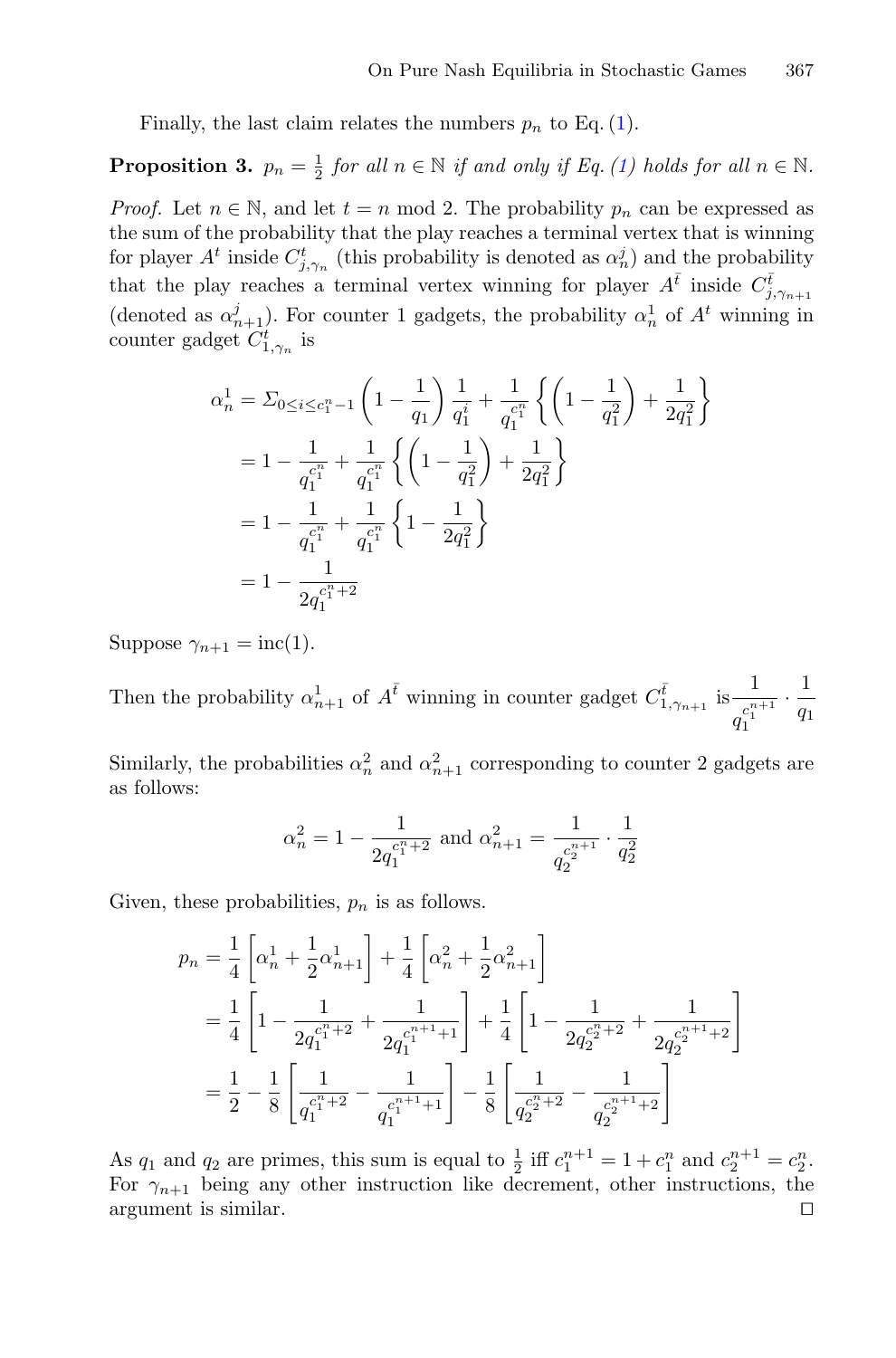*Proof (Proof of Lemma* [1](#page-7-0)). By Proposition [1,](#page-7-2) the profile  $\bar{\sigma}$  is a Nash equilibrium iff  $a_n = \frac{2}{3}$  for all  $n \in \mathbb{N}$ . By Proposition [2,](#page-7-3) the latter is true if  $p_n = \frac{1}{2}$  for all  $n \in \mathbb{N}$ . Finally, by Proposition [3,](#page-8-0) this is the case iff Eq. [\(1\)](#page-7-1) holds for all  $j \in \{1, 2\}$  and  $n \in \mathbb{N}$ . □ and  $n \in \mathbb{N}$ .

To establish the reduction, it remains to show that the computation of  $\mathcal M$ is infinite iff the game  $(G, v_0)$  has a pure Nash equilibrium where player 0 wins almost surely.

 $(\Rightarrow)$  Assume that the computation  $\rho = \rho(0)\rho(1) \dots$  of M is infinite. We define a pure strategy  $\sigma_0$  for player 0 as follows: For a history that ends in one of the instruction gadgets  $I_{i,\gamma}^t$  after visiting a black vertex exactly n times, player 0 tries to move to the neighboring gadget  $S_{k,\gamma'}^{\bar{t}}$  such that  $\rho(n)$  refers to instruction number k (which is always possible if  $\rho(n-1)$  refers to instruction number i; in any other case,  $\sigma_0$  might be defined arbitrarily). In particular, if  $\rho(n-1)$  refers to instruction  $\iota_i = "zero(j)$ ? goto  $k : dec(j)$ ; goto l", then player 0 will move to the gadget  $S_{k,\text{zero}(j)}^{\bar{t}}$  if the value of the counter in configuration  $\rho(n-1)$  is 0 and to the gadget  $S_{l, \text{dec}(j)}^{\bar{t}}$  otherwise. For a history that ends in one of the gadgets  $C_{j, \gamma}^t$ after visiting a black vertex exactly n times and a grey vertex exactly  $m$  times, player 0 will move to the grey vertex again if  $m$  is strictly less than the value of the counter j in configuration  $\rho(n-1)$ . So after entering  $C_{j,\gamma}^{t}$ , player 0's strategy is to loop through the grey vertex exactly as many times as given by the value of the counter j in configuration  $\rho(n-1)$ .

Any other player's pure strategy is "moving down at any time". We claim that the resulting strategy profile  $\bar{\sigma}$  is a Nash equilibrium of  $(\mathcal{G}, v_0)$  where player 0 wins almost surely.

Since, according to her strategy, player 0 follows the computation of  $M$ , no vertex inside an instruction gadget  $I_{i,\gamma}^t$  where  $\iota_i$  is the halt instruction is ever reached. Hence, with probability 1 a terminal vertex in one of the counter gadgets is reached. Since player 0 wins at any such vertex, we can conclude that she wins almost surely.

It remains to show that  $\bar{\sigma}$  is a Nash equilibrium. By the definition of player 0's strategy  $\sigma_0$ , we have the following for all  $n \in \mathbb{N}$ : 1.  $c_j^n$  is the value of counter j in configuration  $\rho(n)$ ; 2.  $c_j^{n+1}$  is the value of counter j in configuration  $\rho(n+1)$ ; 3.  $\gamma_{n+1}$  is the instruction corresponding to the counter update from configuration  $\rho(n)$  to  $\rho(n+1)$ . Hence, Eq. [\(1\)](#page-7-1) holds, and  $\bar{\sigma}$  is a Nash equilibrium by Lemma [1.](#page-7-0)

 $(\Leftarrow)$  Assume that  $\bar{\sigma}$  is a pure Nash equilibrium of  $(\mathcal{G}, v_0)$  where player 0 wins almost surely. We define an infinite sequence  $\rho = \rho(0)\rho(1) \dots$  of *pseudo configurations* (where the counters may take the value  $\omega$ ) of M as follows. Let  $n \in \mathbb{N}$ , and assume that  $v_n$  lies inside the gadget  $S^t_{i,\gamma_n}$  (where  $t = n \mod 2$ ); then  $\rho(n) := (i, c_1^n, c_2^n)$ .

We claim that  $\rho$  is, in fact, the (infinite) computation of M. It suffices to verify the following two properties:

1.  $\rho(0) = (1, 0, 0)$ ; 2.  $\rho(n) \vdash \rho(n+1)$  for all  $n \in \mathbb{N}$ .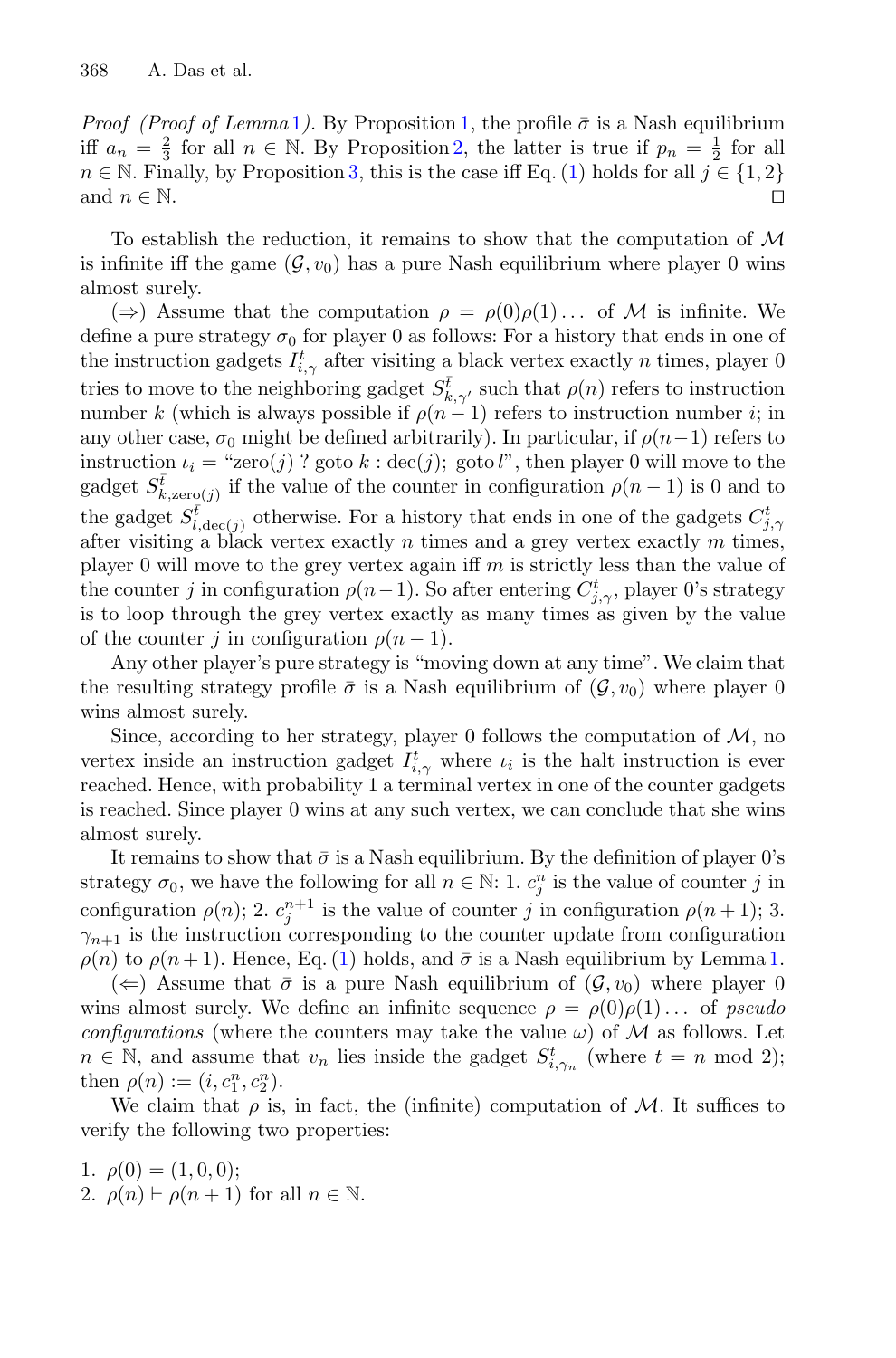Note that we do not have to show explicitly that each  $\rho(n)$  is a configuration of  $M$  since this follows easily by induction from 1. and 2. Verifying the first property is easy:  $v_0$  lies inside  $S_{1,init}^0$  (and we are at instruction 1), which is linked to the counter gadgets  $C_{1,init}^0$  and  $C_{2,init}^0$ . The edge leading to the grey vertex is missing in these gadgets. Hence,  $c_1^0$  and  $c_2^0$  are both equal to 0.

For the second property, let  $\rho(n) = (i, c_1, c_2)$  and  $\rho(n+1) = (i', c'_1, c'_2)$ . Hence,  $v_n$  lies inside  $S_{i,\gamma}^t$  and  $v_{n+1}$  inside  $S_{i',\gamma'}^{\bar{t}}$  for suitable  $\gamma,\gamma'$  and  $t=n \mod 2$ . We only prove the claim for the case that  $i_i = "zero(2)$ ? goto  $k : dec(2)$ ; goto *l*"; the other cases are straightforward. Note that, by the construction of the gadget  $I_{i,\gamma}^t$ , it must be the case that either  $i' = k$  and  $\gamma' = \text{zero}(2)$ , or  $i' = l$  and  $\gamma' = \text{dec}(2)$ . By Lemma [1,](#page-7-0) if  $\gamma' = \text{zero}(2)$ , then  $c_2' = c_2 = 0$  and  $c_1' = c_1$ , and if  $\gamma' =$  $\text{dec}(2)$ , then  $c'_2 = c_2 - 1$  and  $c'_1 = c_1$ . This implies  $\rho(n) \vdash \rho(n+1)$ : On the one hand, if  $c_2 = 0$ , then  $c'_2 \neq c_2-1$ , which implies  $\gamma' \neq \text{dec}(2)$  and thus  $\gamma' = \text{zero}(2)$ ,  $i' = k$  and  $c'_2 = c_2 = 0$ . On the other hand, if  $c_2 > 0$ , then  $\gamma' \neq \text{zero}(2)$  and thus  $\gamma' = \text{dec}(2), i' = l \text{ and } c'_2 = c_2 - 1.$ 

#### <span id="page-10-0"></span> $3.2$ Finite-State Equilibria **3.2 Finite-State Equilibria**

**Theorem 2.** *The existence of a finite-strategy-Nash equilibrium SSMG where player 0 wins almost surely is undecidable for games with 5 or more players.*

We now move on to prove Theorem [2.](#page-10-0) Before showing the undecidability of the existence of finNE, we first note that finNE is recursively enumerable: To decide whether an SSMG ( $\mathcal{G}, v_0$ ) has a finite-state Nash equilibrium with payoff  $\geq \bar{x}$  and  $\leq \bar{y}$ , one can just enumerate all possible finite-state profiles and check for each of them whether the profile is a Nash equilibrium with the desired properties by analyzing the finite Markov chain that is generated by this profile (where one identifies states that correspond to the same vertex and memory state). Hence, to show the undecidability of FINNE, we cannot reduce from the nonhalting problem but from the halting problem for two-counter machines (which is recursively enumerable itself).

We now explain how to adapt the proof of Theorem [1](#page-4-0) to show the undecidability of finNE. The construction is similar to the one for proving undecidability of PURENE. Given a two-counter machine  $M$ , we modify the SSMG G constructed in the proof of Theorem [1](#page-4-0) by adding another "counter" (sharing the four players from the other two gadgets, but using an additional new prime, say  $q_3 = 5$  for checking whether the counter is updated correctly) that has to be incremented in each step. Moreover, additionally to the terminal vertices in the gadgets  $C^t_{j,\gamma}$ , we let player 0 win at the terminal vertex in each of the gadgets  $I_{i,\gamma}$  where  $\iota_i$  = "halt". The gadget  $\gamma = \text{inc}(j)$  in Fig. [1](#page-6-0) is a generic one and when we put  $q_i = 5$ , it becomes the increment gadget for this new counter. Correctly incre-menting this counter comes from Proposition [3](#page-8-0) that  $p_n = \frac{1}{2}$  iff Eq. [\(1\)](#page-7-1) is correct. With the extra counter,  $p_n$  is the sum of  $A<sup>t</sup>$  winning in the gadgets of all the three counters. Hence, this will ensure correct updates of all counters.

Let us denote the new game by  $\mathcal{G}'$ . Now, if  $\mathcal M$  does not halt, any pure Nash equilibrium of  $(G', v_0)$  where player 0 wins almost surely needs infinite memory: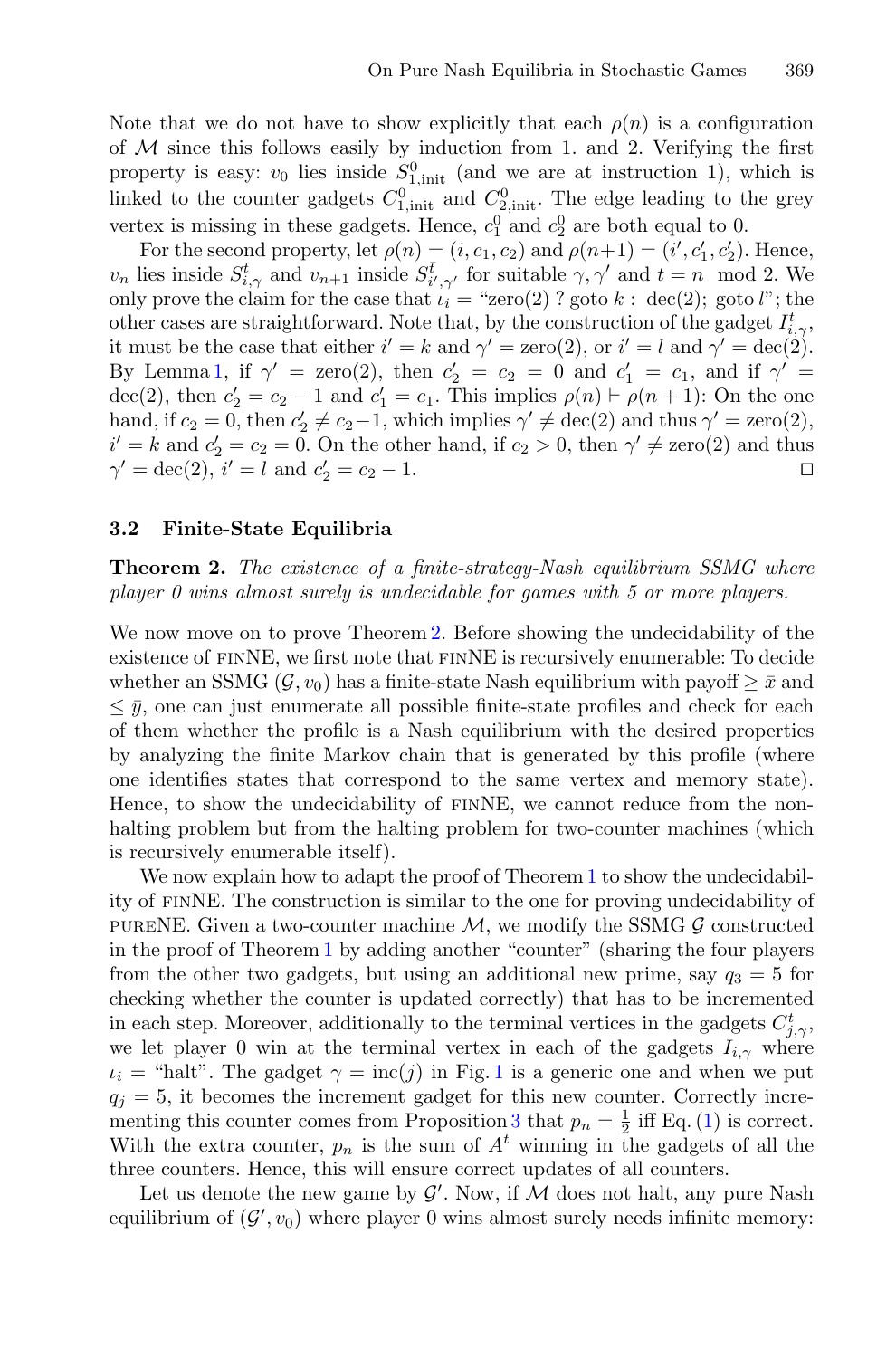to win almost surely, player 0 must follow the computation of  $\mathcal M$  and increment the new counter at each step. On the other hand, if  $\mathcal M$  halts, then we can easily construct a finite-state Nash equilibrium of  $(G', v_0)$  where player 0 wins almost surely. Hence,  $(\mathcal{G}', v_0)$  has a finite-state Nash equilibrium where player 0 wins almost surely iff the machine  $M$  halts.

We shall now compare the above described improved results with their counterparts in [\[11](#page-12-2)]. The pureNE undecidability proof in [\[11](#page-12-2)] reduced the non-halting problem to a game with 9 players. The game has 4 dedicated players to ensure correctness of each counter - thus using 8 additional players. While we follow their idea of reduction, with the help of primes  $q_1, q_2$  we re-use the 4 players  $A<sup>t</sup>$  and  $B<sup>t</sup>$ ,  $t \in \{0,1\}$  across the gadgets of both counters. Addtionally, FINNE undecidability proof is achieved by incrementing a third additional counter. While the proof for FINNE in [\[11\]](#page-12-2) uses 4 new players for the third counter, we use another prime  $q_3$ and re-use the 4 players  $(A<sup>t</sup>$  and  $B<sup>t</sup>$ ,  $t \in \{0,1\})$  for the third counter.

### **4 Conclusion**

We have showed that PURENE where player 0 wins almost surely is undecidable when the game has 5 or more players. A closely related open problem is PURENE where player 0 wins with probability  $p \in [0, 1)$ . The decidability of the existence of mixed-strategy NE is an interesting open problem. A further line of work is to explore concurrent moves by all the non-stochastic players, and study the decidability of the existence of various kinds of Nash equilibrium. This concurrent extension of SSMGs is inspired by [\[12](#page-12-4)], where the authors consider concurrent moves of all players on finite graphs, with reward vectors attached to the terminal vertices.

## <span id="page-11-0"></span>**References**

- 1. Baier, C., Größer, M., Leucker, M., Bollig, B., Ciesinski, F.: Probabilistic controller synthesis. In: International Conference on Theoretical Computer Science, IFIP TCS 2004, pp. 493–506. Kluwer Academic Publishers (2004)
- <span id="page-11-5"></span>2. Bouyer, P., Markey, N., Stan, D.: Mixed Nash equilibria in concurrent games. In: FSTTCS (to appear, 2014)
- <span id="page-11-1"></span>3. Chatterjee, K., Majumdar, R., Jurdziński, M.: On nash equilibria in stochastic games. In: Marcinkowski, J., Tarlecki, A. (eds.) CSL 2004. LNCS, vol. 3210, pp. 26–40. Springer, Heidelberg (2004)
- <span id="page-11-2"></span>4. Chen, X., Deng, X., Teng, S.-H.: Settling the complexity of computing two-player Nash equilibria. J. ACM **56**(3), 1–57 (2009)
- <span id="page-11-6"></span>5. Condon, A.: On algorithms for simple stochastic games. Adv. Comput. Complex. Theor. **13**, 51–73 (1993)
- <span id="page-11-4"></span>6. Conitzer, V., Sandholm, T.: Complexity results about Nash equilibria. In: Proceedings of the 18th International Joint Conference on Artificial Intelligence, IJCAI 2003, pp. 765–771. Morgan Kaufmann (2003)
- <span id="page-11-3"></span>7. Daskalakis, C., Goldberg, P.W., Papadimitriou, C.H.: The complexity of computing a Nash equilibrium. SIAM J. Comput. **39**(1), 195–259 (2009)